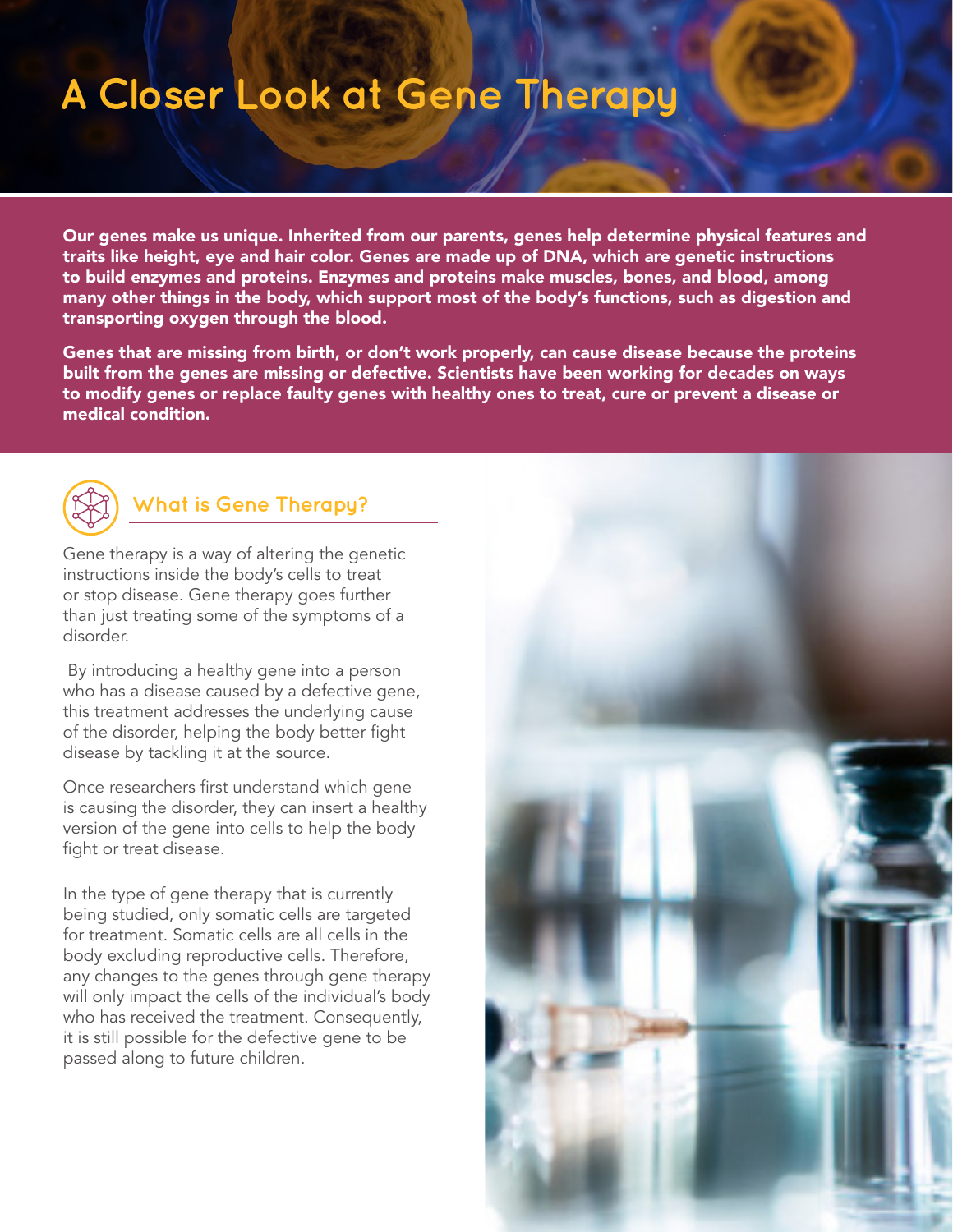

One of the biggest challenges to gene therapy is successfully getting the new gene into the cells. To accomplish this, scientists create a new healthy gene in a laboratory, then use a delivery vehicle called a vector to carry the new gene into the cells.

Viruses are commonly used as vectors. Viruses are made harmless by removing all disease-causing genetic information, creating a shell to insert the healthy gene.

Viruses aren't the only vectors that can be used to carry altered genes into the body's cells. Other vectors being studied in clinical trials include liposomes or fatty particles that can carry the new genes into the target cells.

Genes delivered into the bloodstream by a vector do not know where to go automatically, so different techniques are used by medical researchers to direct the healthy genes to the right cells. Gene delivery is an important area of study and researchers continue to look for new ways to reach cells containing defective genes that could be successfully treated with gene therapy.

Gene therapy is a complex science and researchers must first understand the link between the defective gene and the disorder, then customize a vector. For gene therapy to be effective the vector carrying the new gene must do several things successfully.

**TARGET.** A gene must be correctly delivered into the targeted cells with an appropriate vector.

LOCALIZE. Once delivered into the targeted cells, the new gene must find its intended new "home" in the cell nucleus, adjacent to but separate from the cell's existing DNA.

ACTIVATE. Once in the cell's nucleus, the new or fixed gene must "turn on" to instruct the protein to function properly – by producing a normal protein or knocking down production of a bad protein.

AVOID. Care must be taken to avoid harmful side effects like infection, activation in cells which are not the target in the disease, unintentional damage to other healthy genes or the possibility of the body's own immune system attacking the vector.